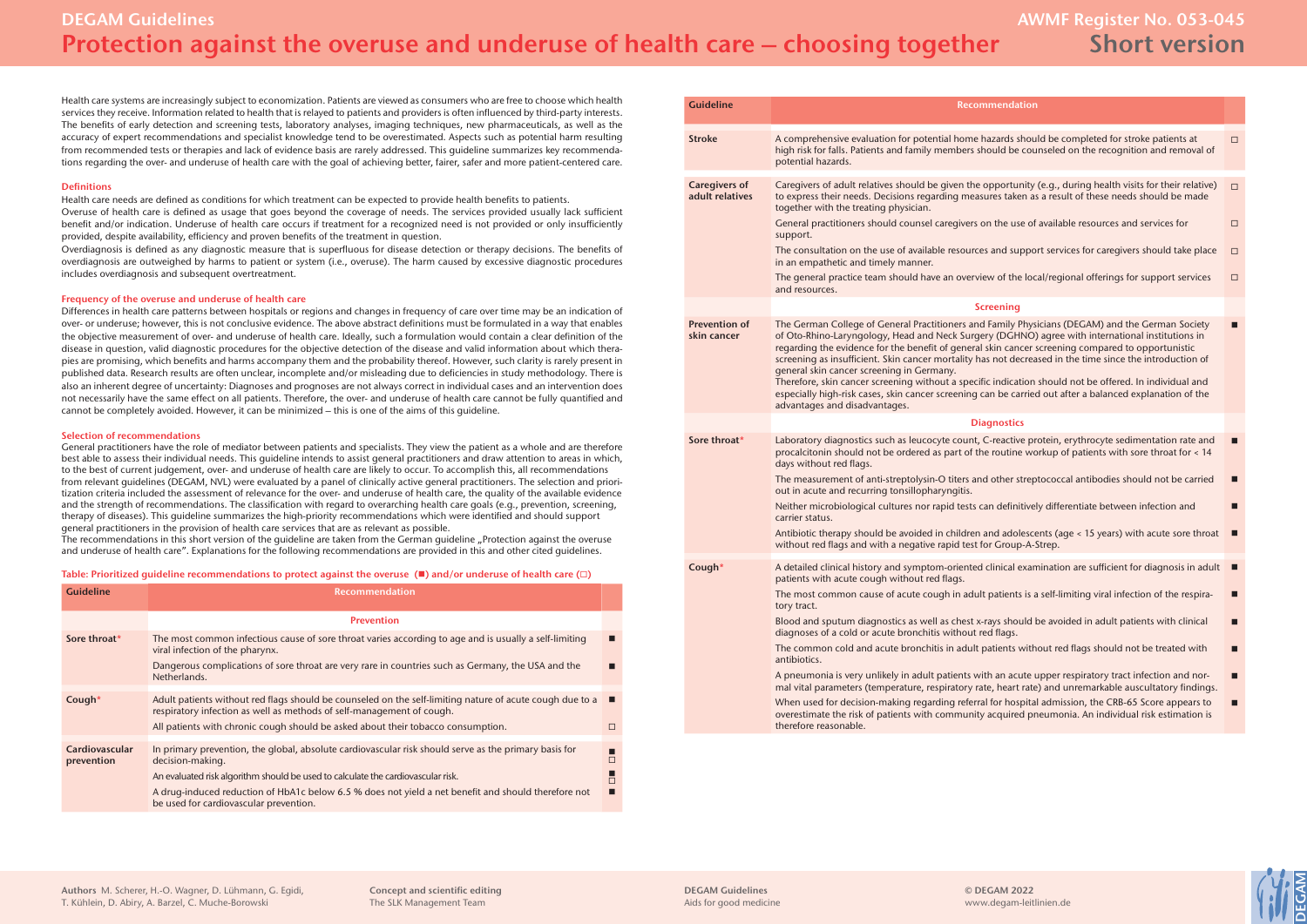# **DEGAM Guidelines AWMF Register No. 053-045 Protection against the overuse and underuse of health care – choosing together**

# **Short version**

| <b>Guideline</b>                                                     | <b>Recommendation</b>                                                                                                                                                                                                                                                                                                                                                                                                                                                                                                                                                                                                                                                                                                                                                                                                                                                                                                                                                                                                                                                                                                                                                                  |             |
|----------------------------------------------------------------------|----------------------------------------------------------------------------------------------------------------------------------------------------------------------------------------------------------------------------------------------------------------------------------------------------------------------------------------------------------------------------------------------------------------------------------------------------------------------------------------------------------------------------------------------------------------------------------------------------------------------------------------------------------------------------------------------------------------------------------------------------------------------------------------------------------------------------------------------------------------------------------------------------------------------------------------------------------------------------------------------------------------------------------------------------------------------------------------------------------------------------------------------------------------------------------------|-------------|
| <b>Chronic</b><br>coronary artery<br>disease*                        | An invasive coronary angiography should not be carried out:<br>$\blacksquare$ When there is a low probability of coronary artery disease with luminal narrowing<br>■ When there is a moderate probability of coronary artery disease with luminal narrowing and nonin-<br>vasive diagnostics have shown no evidence of myocardial ischemia<br>$\blacksquare$ In multimorbid patients for whom the risks of coronary angiography exceed the benefits of confir-<br>ming the diagnosis of coronary artery disease and any resulting therapeutic measures<br>In patients without symptoms that constitute an indication for coronary angiography, who have been<br>counseled using the informational brochure "Suspected coronary artery disease: Do I need a cardiac<br>catheter examination?" and would decline a coronary bypass operation, if this were to be indicated.<br>(Brochure currently in revision.)<br>In patients who have undergone an intervention (coronary bypass or PCI) without new-onset angina<br>pectoris, for whom noninvasive diagnostic testing shows either no signs of myocardial ischemia or no<br>change in findings compared to pre-intervention results. | П           |
| Fatigue                                                              | In cases of unclear fatigue, screening questions should be used to determine whether the patient is<br>suffering from depression or an anxiety disorder, as well as to assess for recent infections.<br>Further laboratory or diagnostic examinations should only be carried out in the case of abnormal preli-<br>minary findings/specific indications in the recommended basic diagnostics.                                                                                                                                                                                                                                                                                                                                                                                                                                                                                                                                                                                                                                                                                                                                                                                          | $\Box$<br>П |
| <b>Dementia</b>                                                      | If there are signs of a treatable dementia, the option of diagnostic imaging should be discussed with the<br>patient or their legal representative.                                                                                                                                                                                                                                                                                                                                                                                                                                                                                                                                                                                                                                                                                                                                                                                                                                                                                                                                                                                                                                    | п           |
| Lower back pain                                                      | If initial findings from the history and physical examination of patients with lower back pain do not<br>reveal evidence of dangerous progression or serious pathology, no further immediate diagnostic<br>measures should be taken.<br>In acute and recurrent lower back pain, no imaging diagnosis should be performed without relevant<br>evidence of dangerous progression or other serious pathologies in the patient's medical history and<br>physical examination.                                                                                                                                                                                                                                                                                                                                                                                                                                                                                                                                                                                                                                                                                                              | П<br>п      |
| Unipolar<br>depression                                               | Because patients with depression rarely spontaneously report typical core symptoms of depression and<br>tend to report unspecific complaints such as sleep disorders with early morning awakening, loss of ap-<br>petite, generalized weakness, persistent pain and/or physical complaints, the presence of a depressive<br>disorder or other symptoms of a depressive disorder should be actively explored.                                                                                                                                                                                                                                                                                                                                                                                                                                                                                                                                                                                                                                                                                                                                                                           | $\Box$<br>□ |
| <b>Patients with</b><br>acute dizziness<br>in the family<br>practice | Only a small proportion of patients with acute symptoms of dizziness in family practice are given a<br>specific diagnosis.<br>Acute dizziness often cannot be assigned to a specific diagnosis despite adequate work-up, including<br>consideration of life-threatening conditions. The condition often resolves spontaneously, so that watch-<br>ful waiting after ruling out life-threatening conditions is advisable.                                                                                                                                                                                                                                                                                                                                                                                                                                                                                                                                                                                                                                                                                                                                                               | $\Box$      |
|                                                                      | <b>Therapy</b>                                                                                                                                                                                                                                                                                                                                                                                                                                                                                                                                                                                                                                                                                                                                                                                                                                                                                                                                                                                                                                                                                                                                                                         |             |
| Sore throat*                                                         | An immediate referral for hospital admission should take place if the following conditions are present in<br>addition to sore throat:<br>Stridor or difficulty breathing (suspected epiglottitis, infectious mononucleosis)<br>Signs of a serious systemic illness (such as meningitis, diphtheria, Kawasaki Syndrome, Lemierre<br>Syndrome)<br>Signs of infectious complications (peritonsillar, parapharyngeal or retropharyngeal abscess)<br>Signs of decreased ability to take in fluids or exsiccosis                                                                                                                                                                                                                                                                                                                                                                                                                                                                                                                                                                                                                                                                             | $\Box$      |
|                                                                      | Medical lozenges with local antiseptic properties or antibiotics should not be recommended for local<br>pain relief.                                                                                                                                                                                                                                                                                                                                                                                                                                                                                                                                                                                                                                                                                                                                                                                                                                                                                                                                                                                                                                                                   | П           |
|                                                                      | Corticosteroids should not be used for analgesic therapy for sore throat.                                                                                                                                                                                                                                                                                                                                                                                                                                                                                                                                                                                                                                                                                                                                                                                                                                                                                                                                                                                                                                                                                                              | П           |
| Cough*                                                               | Acute cough due to a respiratory infection in adults typically resolves spontaneously without medical<br>treatment.                                                                                                                                                                                                                                                                                                                                                                                                                                                                                                                                                                                                                                                                                                                                                                                                                                                                                                                                                                                                                                                                    | ■           |
| Type 2 Diabetes*                                                     | Individual treatment goals for hemoglobin A1c in patients with type 2 diabetes should be set, keeping<br>in mind the factors mentioned in Figure 8 of the long version of the quideline.                                                                                                                                                                                                                                                                                                                                                                                                                                                                                                                                                                                                                                                                                                                                                                                                                                                                                                                                                                                               | ■<br>$\Box$ |

| <b>Guideline</b>                       | Recommendation                                                                                                                                                                                                                                                                                                                                                                                                                                                                                                                                                                                            |
|----------------------------------------|-----------------------------------------------------------------------------------------------------------------------------------------------------------------------------------------------------------------------------------------------------------------------------------------------------------------------------------------------------------------------------------------------------------------------------------------------------------------------------------------------------------------------------------------------------------------------------------------------------------|
| Chronic<br>coronary artery<br>disease* | PCSK9 inhibitors should not be routinely prescribed to patients with coronary artery disease unless<br>PCSK9 inhibitors are implemented to avoid lipid apheresis.                                                                                                                                                                                                                                                                                                                                                                                                                                         |
| <b>Dementia</b>                        | The Drug Directive permits the prescription of anti-dementia drugs at the expense of the statutory he-<br>alth insurance (GKV/SHI) system only if follow-up examinations are carried out and these examinations<br>do not show clear clinical deterioration. Before treatment, the affected persons and, if necessary, their<br>relatives should therefore be informed that a follow-up examination is planned and may lead to an<br>interruption of treatment.                                                                                                                                           |
| Lower back pain                        | Transdermal opioids should not be used for the treatment of acute and subacute non-specific lower<br>back pain.<br>NSAIDs should not be administered parenterally.<br>Analgesic therapy using intravenous, intramuscular or subcutaneous administration, local anesthetics,<br>glucocorticoids and mixed infusions should not be used to treat non-specific lower back pain.                                                                                                                                                                                                                              |
| <b>Chronic kidney</b><br>disease (CKD) | The kidney function of adult patients taking long-term, potentially nephrotoxic medicaitons should be<br>examined at least once a year.<br>When prescribing new medications for patients with CKD (GFR < 60 ml/min/1,73m <sup>2</sup> ), the necessity of<br>dose adjustment or the presence of a contraindication based on kidney function should be evaluated.                                                                                                                                                                                                                                          |
|                                        | Long-term primary care                                                                                                                                                                                                                                                                                                                                                                                                                                                                                                                                                                                    |
| Sore throat*                           | An antibiotic therapy for bacterial tonsillopharyngitis that does not show any effect after 3-4 days can<br>be discontinued (after re-evaluation and consideration of differential diagnoses) to decrease the risk of<br>development of bacterial resistance or side effects.<br>Routine follow-ups with a physician after successful treatment of sore throat are not necessary.                                                                                                                                                                                                                         |
|                                        | A follow-up and re-evaluation should take place if a patient with sore throat experiences a worsening of<br>symptoms or lack of improvement after 3-4 days. The following should be considered:<br>Differential diagnoses such as infectious mononucleosis<br>Symptoms or signs of a serious systemic illness<br>Previous treatment with antibiotics that could have led to development of resistance                                                                                                                                                                                                     |
| Type 2 Diabetes*                       | Individual therapy goals and priorities should be arranged in the initial visit with patients with type 2<br>diabetes and regularly addressed at follow-up visits.                                                                                                                                                                                                                                                                                                                                                                                                                                        |
|                                        | Individual therapy goals and priorities should be regularly re-evaluated and changed as needed.                                                                                                                                                                                                                                                                                                                                                                                                                                                                                                           |
|                                        | Individual therapy goals and priorities should be reviewed before escalation of therapy.                                                                                                                                                                                                                                                                                                                                                                                                                                                                                                                  |
|                                        | A de-escalation or change in therapeutic strategy in patients with type 2 diabetes should be regularly<br>re-evaluated, especially in the following circumstances:<br>$\blacksquare$ When the negative effects of the therapy impede the safety and/or quality of life of the patient<br>In individual situations in which preservation of current quality of life outweighs potential prognostic<br>benefits of therapy<br>In situations in which current treatment fails to achieve therapy goals<br>$\blacksquare$ In multimorbid patients with polypharmacy<br>At the emergence of new acute disease. |
|                                        | The de-escalation of insulin therapy in patients with type 2 diabetes should be re-evaluated in the<br>following situations:<br>In situations in which the indication for therapy change (such as acute illness, instable hyper- or<br>hypoglycemia, worsening of kidney function) no longer exists<br>In situations in which individual therapy goals have been achieved or exceeded<br>When hypoglycemic episodes occur<br>In situations in which the individual therapy goal has changed (e.g., due to multimorbidity).                                                                                |
| Chronic<br>coronary artery<br>disease* | Specialized cardiological diagnostics such as exercise testing and echocardiography should not routi-<br>nely take place for disease monitoring in asymptomatic patients with coronary artery disease.                                                                                                                                                                                                                                                                                                                                                                                                    |

**DEGAM Guidelines** Aids for good medicine